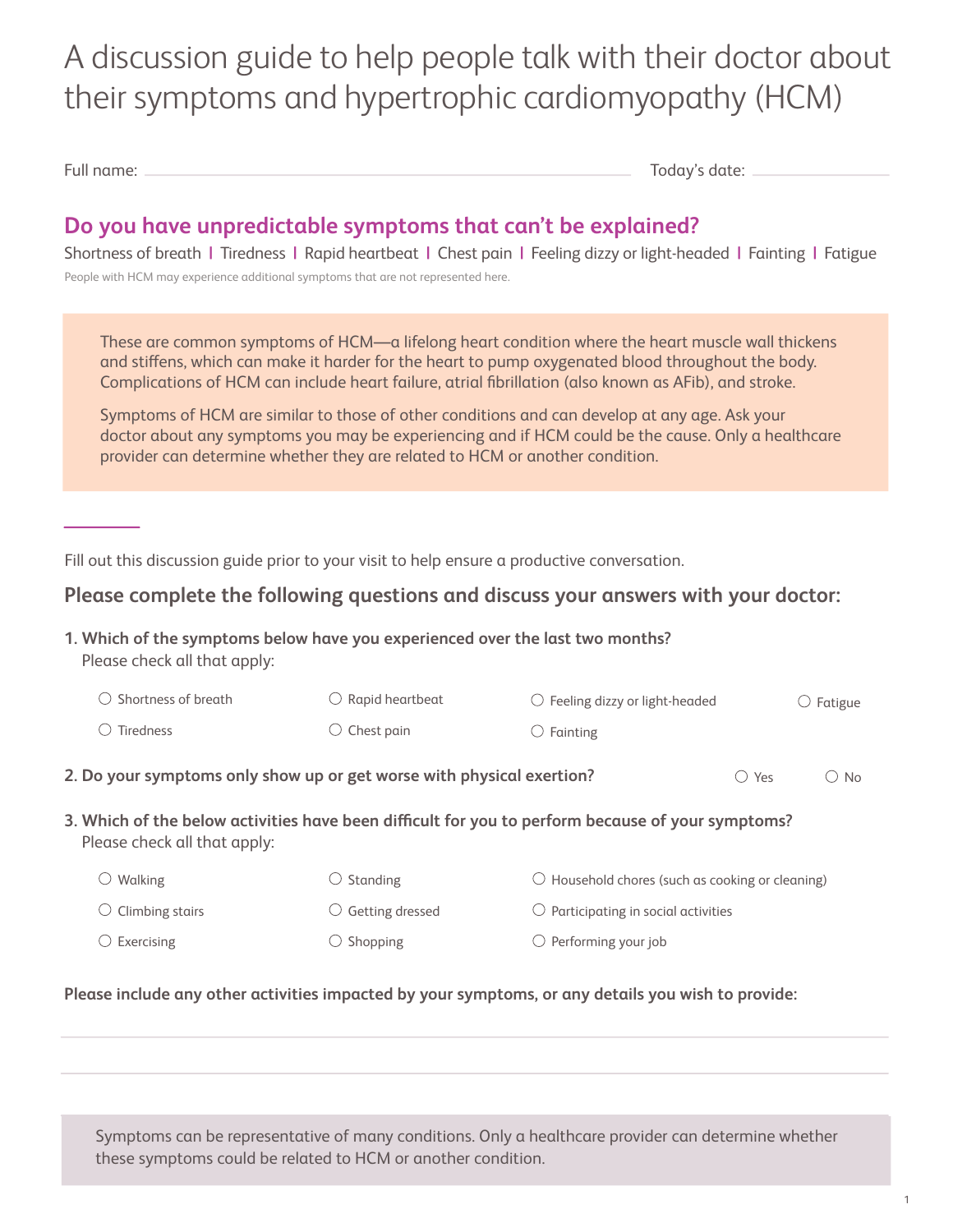**What do you think might be causing my symptoms?**  If your doctor says it might be HCM, ask if further evaluation is needed.

| I'm being/I've been treated for another condition t |  |
|-----------------------------------------------------|--|
| experience these symptoms:                          |  |

2. The thermal particular content and the theoretic symptoms:  $\frac{1}{2}$  and the theoretical content and the theoretical content and the theoretical content and the theoretical content and the theoretical content and the t **I** between that's not HCM, called , but I still **experience these symptoms: . Could there be an explanation for why that is?** It's possible to have more than one condition at the same time. If that's the case for you, treating only one of your conditions may not be enough. Your doctor may want to make sure you don't have another condition that needs to be managed, such as HCM.

# **If your doctor suspects you have HCM:**

### **How is HCM evaluated and diagnosed?**

Your doctor may mention a few tests you haven't heard of before: An electrocardiogram, or ECG, records the electrical signals of your heart; an echocardiogram, or "echo," is a heart ultrasound. The echo may be performed under stress while you're using a bike or treadmill—or while you're doing a breathing test called a Valsalva maneuver, which checks how well blood flows from your heart under pressure.

**Should I be seeking advice about HCM from a specialist?** Depending on your doctor's experience with HCM, you may be advised to follow up with another doctor or a cardiologist (a heart specialist).

# **If a family member has or may have HCM:**

**What does it mean if I have a relative with HCM? Do I need to be tested?** If you have a relative with HCM, it's important to be tested. Ask about being tested for HCM if your doctor doesn't suggest it.

### **5. The following conditions can share symptoms with HCM.**

Have you been previously diagnosed with any of the following conditions? Please check all that apply and tell your doctor:

| $\bigcirc$ Anxiety      | <b>Heart failure</b>              | $\circlearrowright$ Chronic obstructive pulmonary disease, or COPD |
|-------------------------|-----------------------------------|--------------------------------------------------------------------|
| $\bigcirc$ Asthma       | $\bigcirc$ Coronary heart disease | $\bigcirc$ Other types of cardiomyopathy                           |
| $\bigcirc$ Heart murmur | $\bigcirc$ High blood pressure    | $\bigcirc$ None of the above                                       |

Mitral valve prolapse, or MVP  $\quad\circlearrowright$  Abnormal heart rhythm (such as AFib)

Yes NoNot sure If "Yes"/"Not sure," give details/explain.



HCM is the most common inherited genetic heart disease,<sup>\*</sup> meaning it can be passed down in families.

### **8. Have you ever had an electrocardiogram, stress test, or echocardiogram?**

Please tell your doctor if the results were abnormal, as well as the month and year of your test, if you can recall it.

○ Yes ○ No ○ Not sure If "Yes"/"Not sure," give details/explain.



## **7. Are you currently taking medications or supplements to help manage your symptoms?**

Please check all that apply and provide details to discuss with your doctor:

 $\bigcirc$  Prescription medications, including any taken as needed:

 $\bigcirc$  Over-the-counter medications:

 $\bigcirc$  Supplements:

**6. HCM can be inherited.** Are you aware of any family members (such as parents or grandparents, aunts or uncles, siblings, or cousins) who have had a cardiac event or who have been diagnosed with HCM?

### **4. Have you noticed yourself making changes to your activities or lifestyle due to your symptoms?**

 $\bigcirc$  Yes  $\bigcirc$  No  $\bigcirc$  Not sure If "Yes"/"Not sure," give details/explain.

\*HCM is not genetic in all patients.

**Notes from your discussion:**

# **Here are some questions you may want to ask your doctor.**